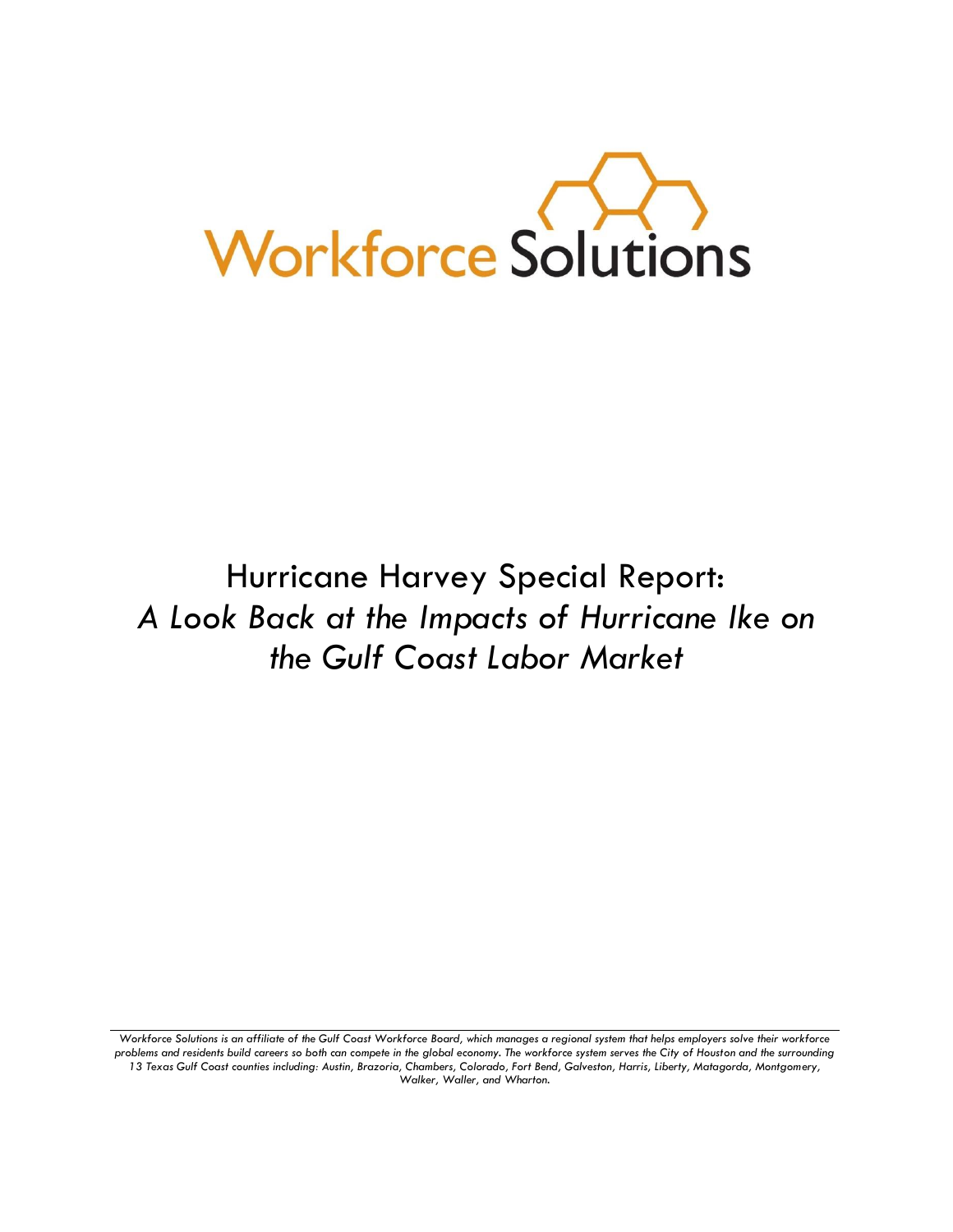# **Introduction**

On August 17<sup>th</sup>, 2017, the earliest signs of what would become Hurricane Harvey appeared in the Atlantic Ocean reaching tropical storm status. By August 25<sup>th</sup>, Hurricane Harvey, a category 4 storm, and the third hurricane of the 2017 hurricane season, made landfall near Rockport, TX. Over the next several days Harvey proceeded to devastate much of Southeast Texas and portions of Louisiana with record rainfall resulting in widespread flooding but relatively little wind damage. Recent reports suggest that the highest amounts of rainfall in the region occurred along the border of Harris and Liberty Counties with as much as 55 inches.<sup>1</sup> The full extent of damage and disruption continues to evolve however experts have already declared Hurricane Harvey one of the most expensive disasters in U.S. history. Estimates of \$180 billion as a result of damage to 250,000 vehicles and at least as many dwellings have been frequently cited yet these figures pale in comparison to the 75 lives lost in Texas alone.ii

One aspect of the storm that until now has not been fully analyzed is the job market. Due to Hurricane Harvey making landfall in late-August 2017, any initial negative impacts on employment will remain unknown until September Current Employment Statistics (CES) estimates are released in late-October. Furthermore, any rebound will not become apparent until October's data are released in November. Until such time, it is instructive to examine labor market dynamics in the wake of the last major storm to hit the region: Hurricane Ike, which occurred in September 2008. Other relatively recent storms such as Tropical Storm Allison (2001) and Hurricane Rita (2005) displayed varying degrees of impact on the Gulf Coast labor market. However, by comparison the effects of Hurricane Ike were more clearly identifiable. Furthermore, the size of the Gulf Coast labor market in 2017 is more comparable to 2008 than either 2005 or 2001, and thus examination of trends due to Hurricane Ike are likely to provide the most useful insights into what we can expect from Hurricane Harvey.

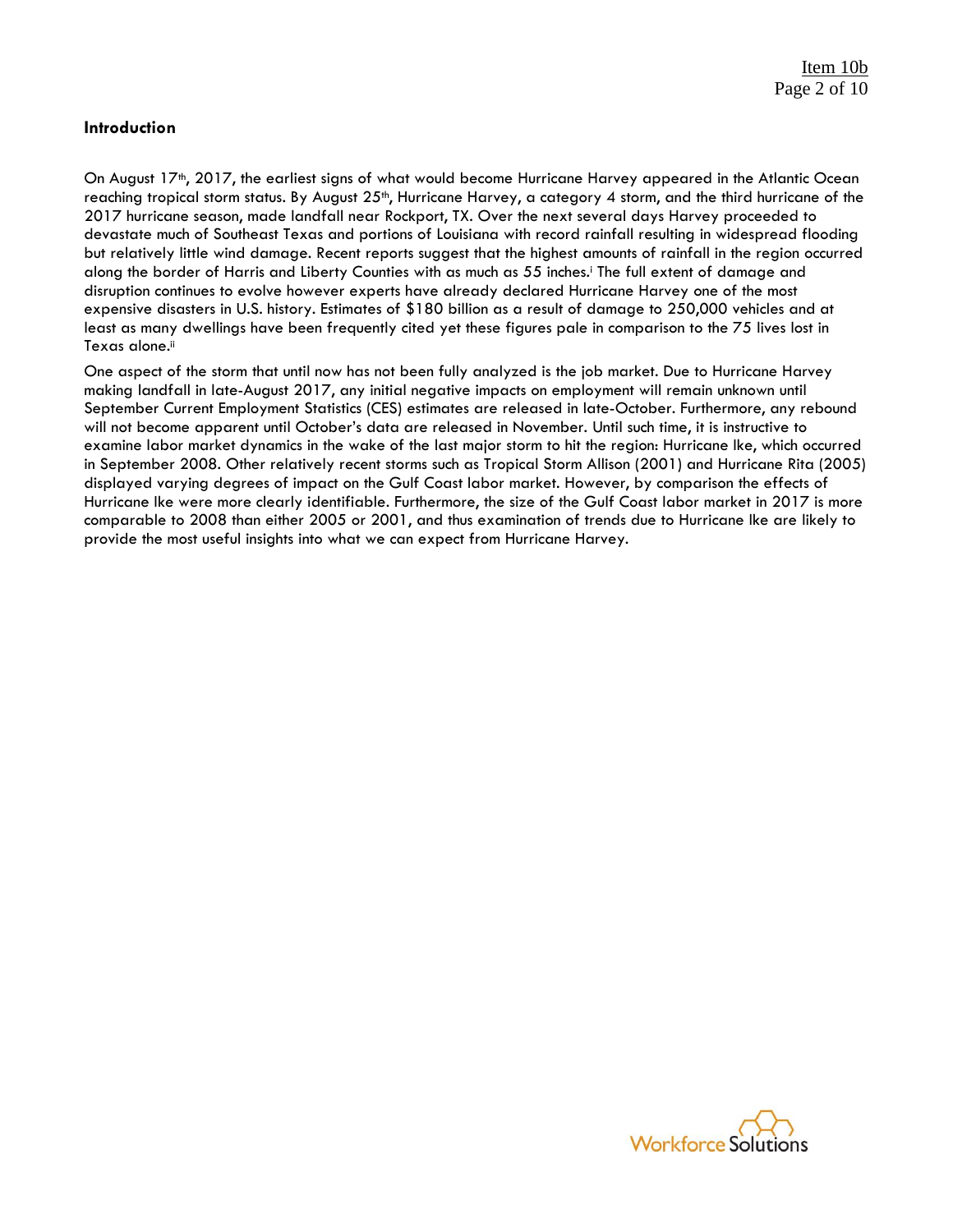# **Historical Total Nonfarm Job Growth in the Month of September**

In September 2008, the Houston metropolitan area that comprises the majority of the 13-county Gulf Coast Region shed -21,900 jobs over the month. Prior to that, the Houston area averaged a gain of 7,100 jobs each September, highlighting the disruption that Hurricane Ike had on local employment. Furthermore, September 2008's decline was the only over-the-month loss of jobs in the month of September since records began in 1990. Even national economic downturns impacting Houston in 1992 and 2009 did not result in over the month declines in employment though job growth was especially low with only 500 and 600 jobs added, respectively. (See Chart 1.) iii





### **The Impact on Individual Sectors – September 2008**

All sectors except Government, which for the Gulf Coast Region mainly refers to publicly-funded primary, secondary, and postsecondary educational institutions, lost jobs in September 2008. This is the only instance where this has occurred in the month of September since records began in 1990. It is likely that the 15,400 jobs added to Government payrolls was the result of the school year having already begun roughly one to two weeks prior to Hurricane Ike making landfall on September 13th. Hurricane Harvey struck just prior to the start of the 2017/2018 school year and in some cases delayed the start of the academic year until the middle of September 2017. This could result in relatively muted job growth in Government employment for September. Even if this proves to be the case, we can expect a complete return of public school payrolls when October employment estimates are released in November. As for the sectors that saw declines in September 2008, job losses were concentrated among three of the largest service sectors in the region: Leisure and Hospitality, Trade Transportation and Utilities, and Professional and Business Services. At the time, these sectors combined accounted 44 percent of jobs in the region however they comprised two-thirds of losses indicating a disproportionate impact due to the storm. (See Chart 2.)

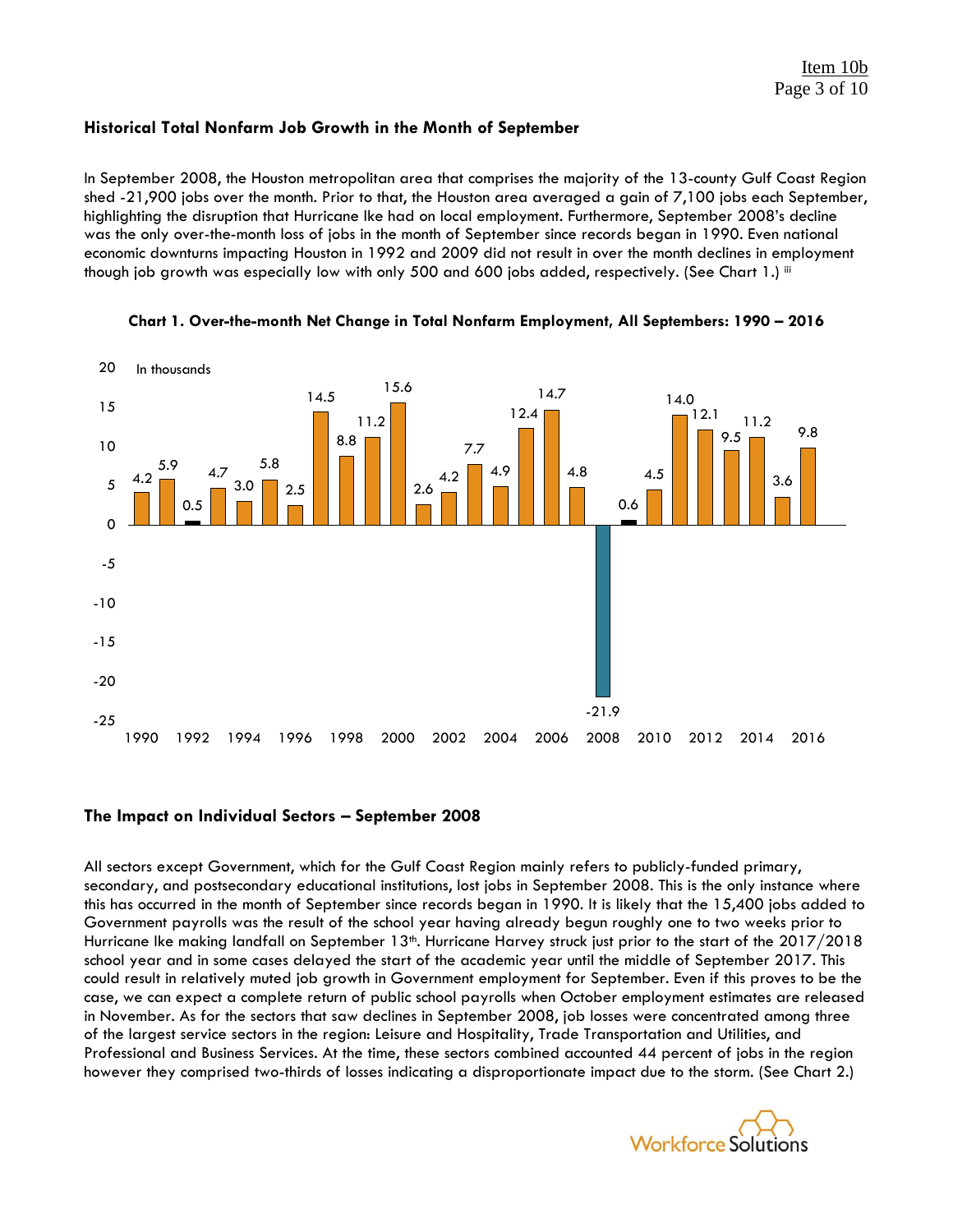

**Chart 2. Over-the-month Net Change in Employment by Sector, September 2008**

It is important to note that all employment data contained in this report are not seasonally adjusted unless explicitly stated otherwise. Several sectors that saw job losses in September 2008 typically experience seasonal declines each September. Therefore, one might question whether the losses that appear to coincide with Hurricane Ike were simply the result of normal seasonal trends. In short, the answer is no. The three service sectors previously highlighted all experienced declines in employment in excess of their respective historical trends up that point. Leisure and Hospitality shed -10,000 jobs that month compared to an average of -3,200; Trade, Transportation, and Utilities lost -7,500 jobs versus a more typical -1,100; and Professional and Business Services declined by - 6,900 whereas the average loss prior to September 2008 was -400 jobs. For all three sectors, these declines were also the largest on record for the month of September and in the case of Leisure and Hospitality, the single-largest decline of all time regardless of month. Lastly, given that Construction becomes an integral part of future recovery efforts after any natural disaster, it is worth noting that it too was impacted more than expected by the hurricane given its loss of -2,300 jobs. This remains Construction's largest September decline on record compared to an average *gain* of 600 jobs in the month of September. (See Chart 3.)

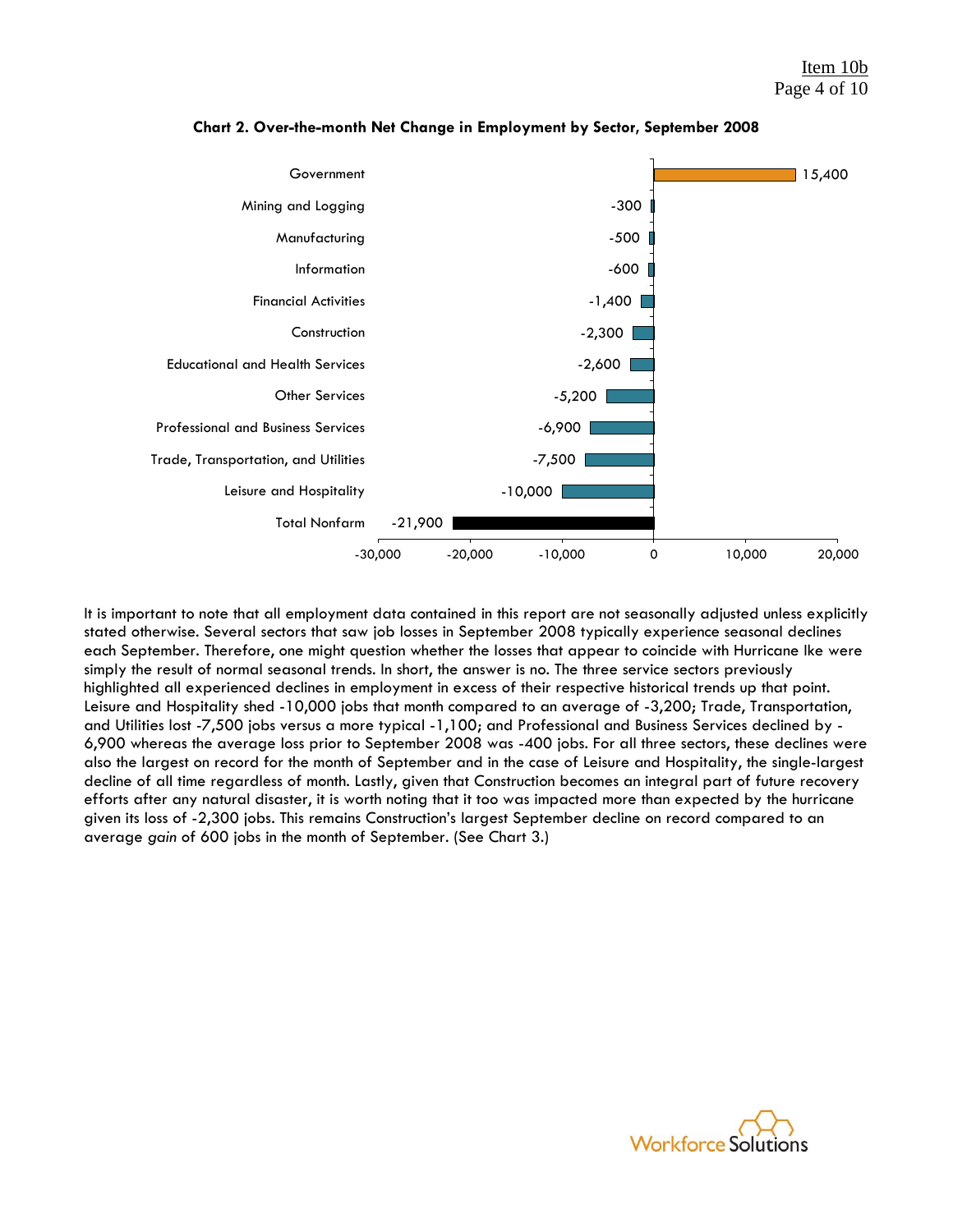

# **Chart 3. Over-the-month Net Decline in Employment for Selected Sectors, September 2008 Compared to September Historical Averages (1990-2007)**

As noted, Leisure and Hospitality, Trade Transportation and Utilities, and Professional and Business Services were disproportionately impacted by Hurricane Ike's disruptive effects. Naturally these impacts extended to key subsectors that employ hundreds of thousands of residents in the region such as Accommodation and Food Services, which lost -7,400 jobs, Retail Trade (-5,500), and Administrative and Waste Services (-4,300). Combined, these losses equated to 78 percent of total losses recorded in September 2008. In terms of compensation, these subsectors tend to provide below average hourly pay rather than annual salaries. In the third quarter of 2008 based on data from the Quarterly Census of Employment and Wages (QCEW), average hourly wages across all industries stood at \$25.08. Accommodation and Food Services paid \$7.90 an hour, which was nearly 69 percent below the average while Retail Trade paid \$12.88 an hour and Administrative and Waste Services provided the highest hourly rate of the three subsectors at \$18.00 an hour. In other words, workers in industries with some of the lowest wages and variable work schedules were more likely to be laid-off due to the storm than workers in other industries. (See Table 1.)

### **Table 1. Over-the-month Net Declines in Employment and Wages of Key Subsectors Impacted Most by Hurricane Ike, September/Q3 2008**

| <b>Industry</b>                        | <b>Jobs Lost</b> | <b>Avg. Hourly Wage Q3</b><br>2008 |
|----------------------------------------|------------------|------------------------------------|
| <b>Accommodation and Food Services</b> | -7,400           | \$7.90                             |
| Retail Trade                           | $-5,500$         | \$12.88                            |
| Administrative and Waste Services      | $-4.300$         | \$18.00                            |
| <b>Total/Average All Industries</b>    | $-17,200$        | \$25.08                            |

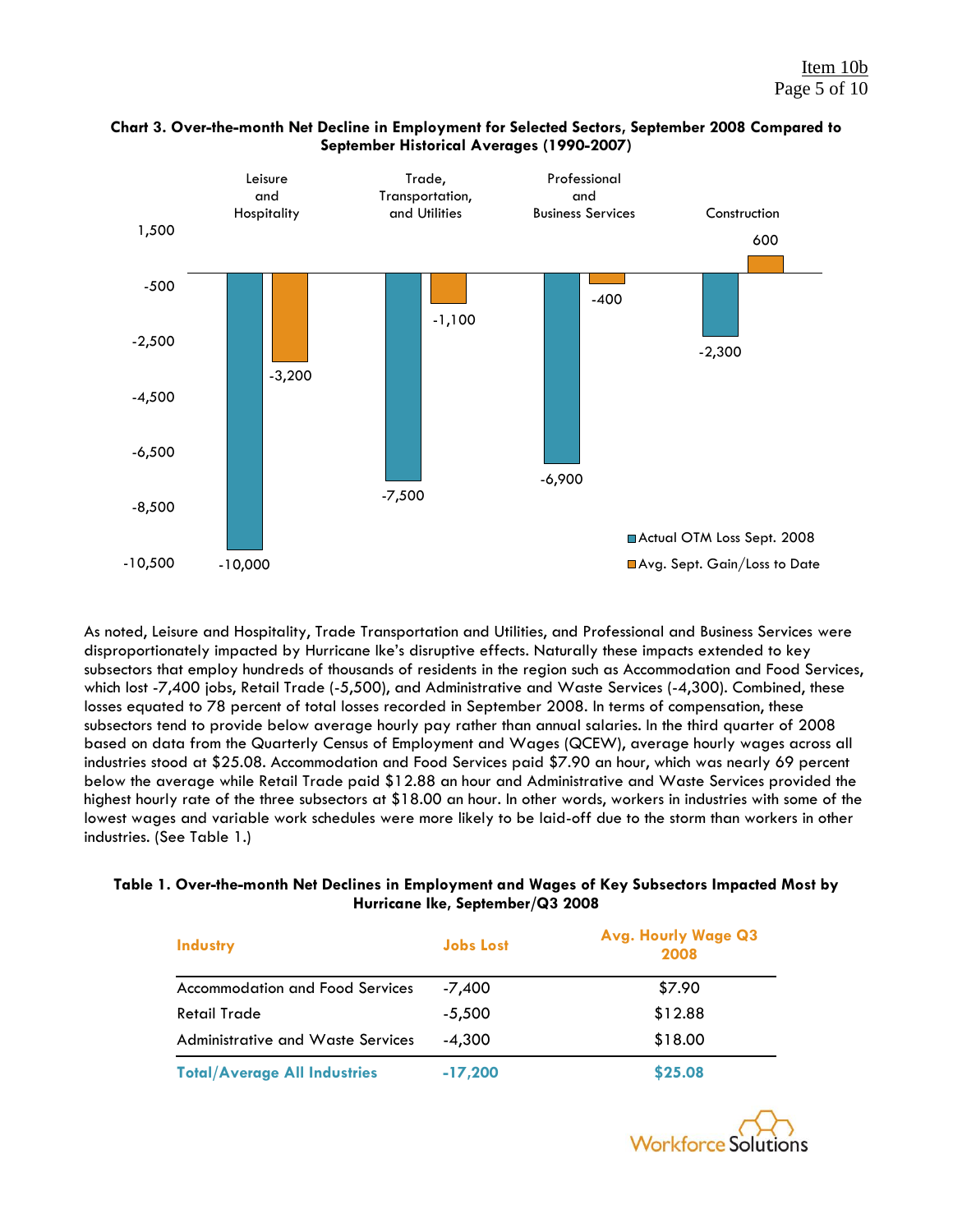# **The Impact on the Unemployment Rate – October 2008**

In contrast to the sector employment impacts observed in September 2008, the effects of Hurricane Ike on the unemployment rate did not manifest themselves until October. This was likely due the timing of the Local Area Unemployment Statistics (LAUS) survey, which requires an assessment of a person's unemployment status and their efforts to re-secure employment in the four weeks *after* they initially become unemployed. In October 2008, the not-seasonally-adjusted unemployment rose 0.1-percentage point over the month. In a mirror image of the isolated September over-the-month declines in employment mentioned earlier, this was the only instance of an over-themonth *increase* in the unemployment rate in October since records began in 1990. Prior to that, the unemployment could be expected to decline on average by 0.3-percentage points. Unfortunately, the unemployment rate continued to climb throughout the remainder of 2008 and the beginning of 2009 due to Great Recession. (See Chart 4.)





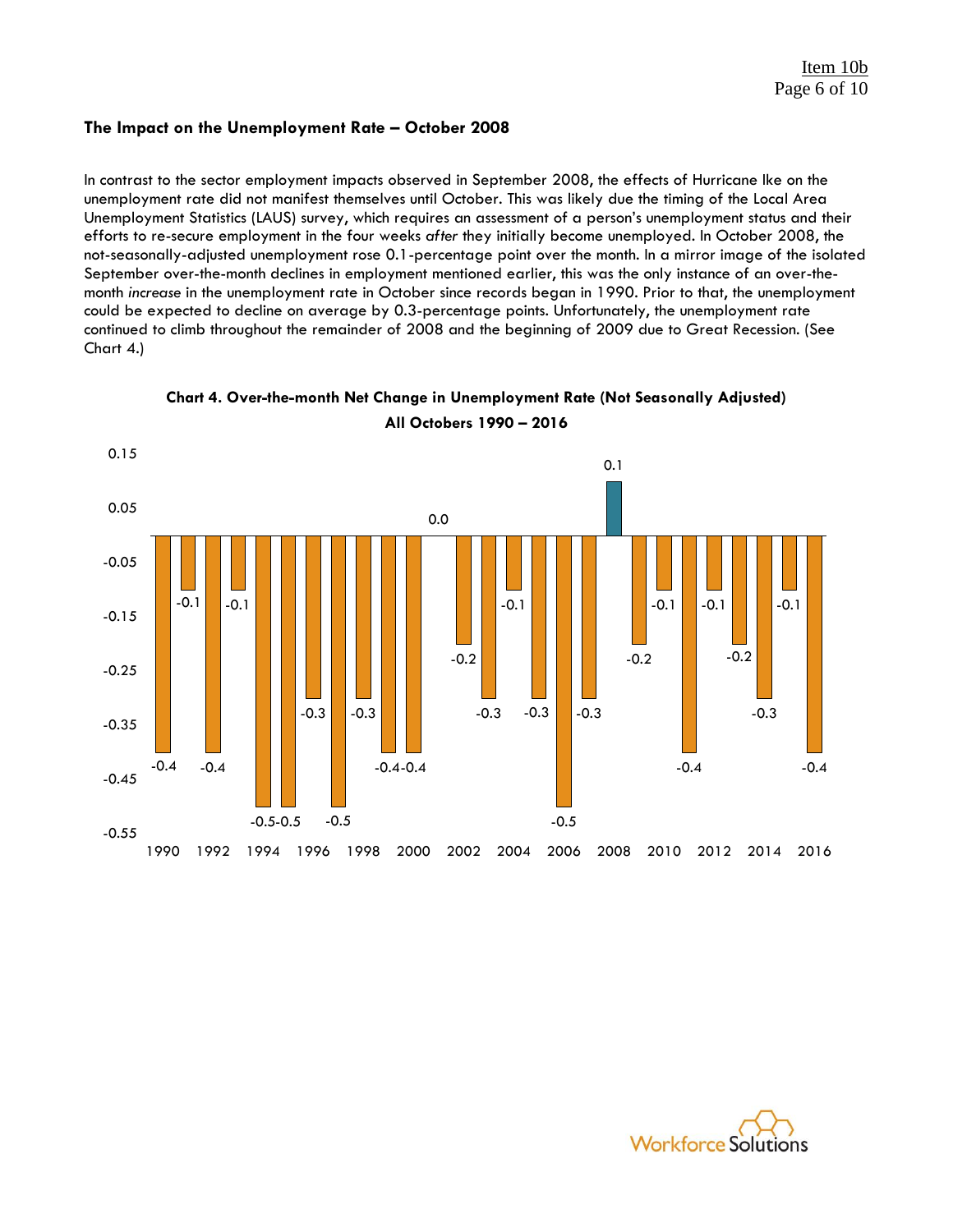# **The October 2008 Rebound in Employment**

October 2008 saw a rebound in overall Total Nonfarm Employment, up 18,600 jobs from September, which equated to a recovery of 85 percent of the jobs lost the previous month. Prior to 2007, gains of 5,000 jobs were common thanks to four consecutive October declines between 2000 and 2004. However, from 2007 onward, average gains were approximately 15,000. In this context October 2008's increase was not particularly noteworthy and regardless it fell short of the pre- and post-2007 records of 22,900 jobs added in October 1996 and 26,600 jobs added in October 2014.

### *Continued Losses in Leisure and Hospitality*

While overall employment rose in October 2008, three sectors continued to jobs, most notably Leisure and Hospitality. iv This sector experiences seasonal job losses each October in a continuation from September. In 2008 Leisure and Hospitality lost -1,200 over the month. The average decrease in October prior to that year was - 2,600, which implies that losses were somewhat less than expected. At first glance, one might assume that a portion of Leisure and Hospitality's typical October losses were simply pulled forward into September's figure. Yet cumulative seasonal losses of -11,200 across September and October were the largest on record reconfirming that this sector saw unusually large losses related to Hurricane Ike. In a reversal of seasonal losses, November and December 2008 posted gains of 1,700 and 1,600, respectively. Technically these gains were well above their long-term averages at the time. However, increases of these magnitudes have become typical in recent years. As a result, there is no clear evidence of a recovery in this sector prior to the onset of the Great Recession that began affecting Houston's labor market in early 2009. (See Chart 5.)



#### **Chart 5. Over-the-month Net in Unemployment Rate (Not Seasonally Adjusted) All Octobers 1990 – 2016**

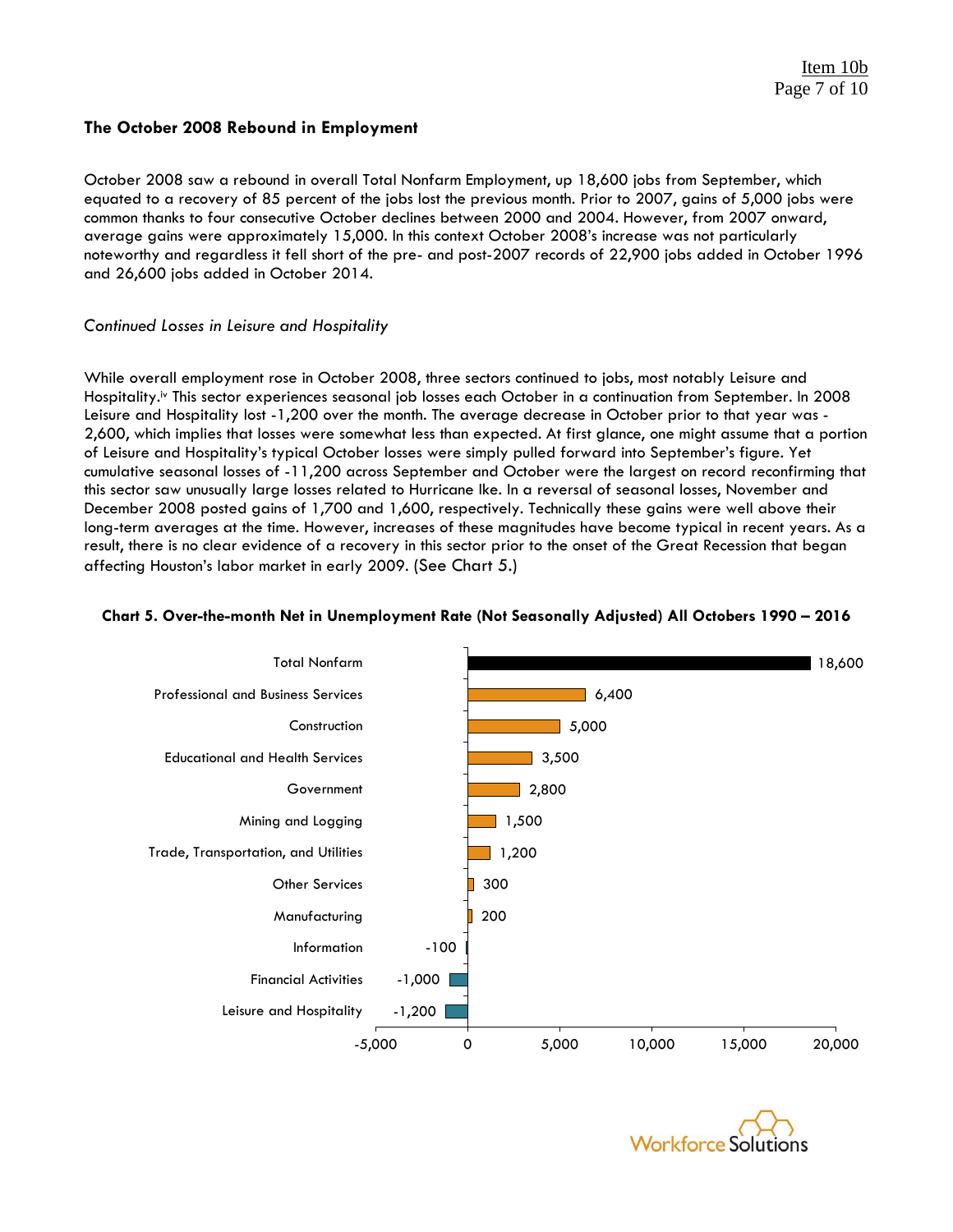# *Sharp Recoveries in Professional and Business Services and Construction*

The most notable rebounds in October 2008 were in Professional and Business Services and Construction. Employment in Professional and Business Services rose by 6,400 jobs making that October its best on record and nearly offsetting all losses from the previous month. Unfortunately, this recovery was short-lived as it appears that the Great Recession started to affect this sector even earlier than the overall job market. Professional and Business Services went on to suffer its worst November (-2,600) and December (-3,100) on record at the end of 2008.

As part of post-Hurricane Ike recovery efforts, Construction rallied strongly in October 2008, up 5,000 jobs over the month and nearly double the number of jobs lost in September. At the time, this was the largest increase on record in the month of October compared to an average of 1,600 jobs. Construction experiences seasonal declines each November and December and in 2008 it posted losses of -1,500 jobs and -4,000 jobs respectively. November's losses were in line with the long-term average however December's losses were the second-worst in the month of December on record. The cause of December's unusually large decline remains unclear although the growing momentum of the Great Recession was likely a contributing factor. (See Chart 6.)



#### **Chart 6. Over-the-month Net Change in Employment for Selected Sectors, October 2008 Compared to October Historical Averages (1990-2007)**

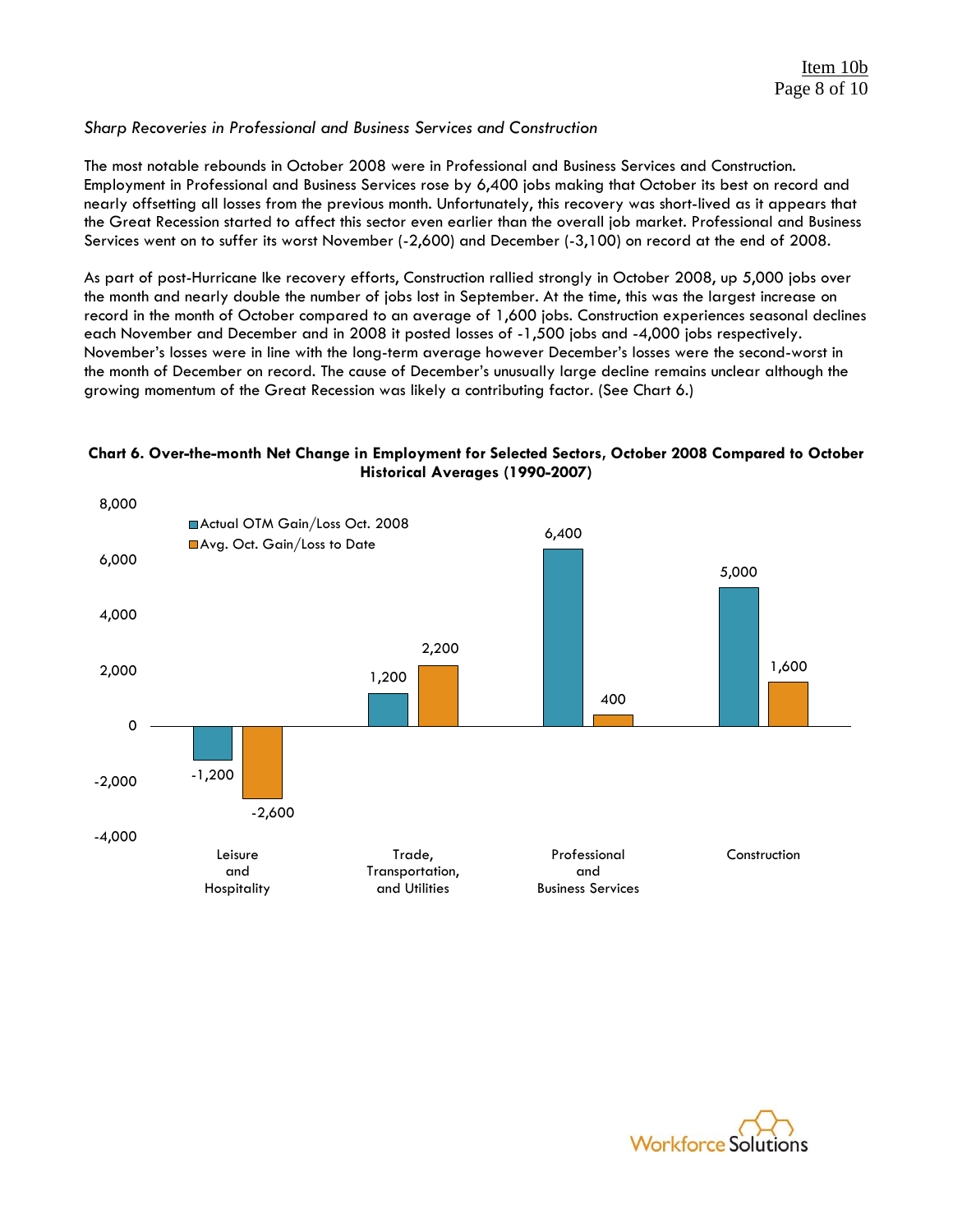#### **The Impact on Population Growth**

As a reminder, annual population estimates from the U.S. Census Bureau are produced on a July-to-July basis. Since Hurricane Ike occurred in September 2008, it is necessary to examine estimates for 2009 compared to 2008 in order to discern any impact on population growth. Further complicating analysis is the fact that roughly threequarters of a year had elapsed between the occurrence of the hurricane and the reporting of new data and 2009 was arguably the most severe period during the Great Recession. Consequently, there may have been a drop in population immediately after the hurricane followed by a quick recovery, which would not be perceptible from the data. Data for July 2017 will not be released until 2018. Given that Hurricane Harvey made landfall in late-August early-September, the effects on the Gulf Coast population will not be apparent until 2018 figures are released in 2019.

Domestic Net Migration in 2008 for the entire 13-County Gulf Coast Region was 36,377, which rose to 49,122 in 2009. Given this increase, there was no evidence of a population drop as a result of the hurricane and in fact more people moved into the region, perhaps in support of recovery efforts or other pull-factors. This over-the-year population gain was echoed by the region's largest county, Harris. In 2008 domestic migration was -980 (i.e. on net 980 people left Harris County) while in 2009 it was +19,002. Again, there was no apparent out migration from Harris County due to Hurricane Ike.

Other large population counties in the region such Brazoria, Fort Bend, Montgomery also failed to show any net domestic out migration with the exception of Galveston, which in 2009 saw a net loss of -4,285 residents. This is consistent with a report from the National Oceanic Atmospheric Agency (NOAA) report titled *Texas Hurricane History* that "the worst damage was seen in Galveston and Chambers counties."<sup>v</sup> Chambers may have experienced extensive property damage but no significant loss of population per Census data. Besides a statistical anomaly of net out migration of -53 residents in the year 2000, likely an artifact of the estimation process used by Census, Galveston County has never seen net domestic out migration going back to the year 2000.

With regard to births, deaths, and international net migration between 2008 and 2009, there were minimal impacts from Hurricane Ike. The number of births across the 13-county region remained virtually unchanged from 2008 to 2009 with 98,267 and 98,299 respectively. The number of deaths rose slightly from 33,513 to 34,383 for an increase of 870. According to the report from NOAA, officially there were 20 direct and 64 indirect deaths related to Hurricane Ike therefore it appears that the bulk of the year-over-year uptick was unrelated to the storm. International net migration was essentially unchanged across years with 28,243 people moving to the region from outside the U.S. in 2008 rising slightly to 28,368 in 2009. (See Map 1.)